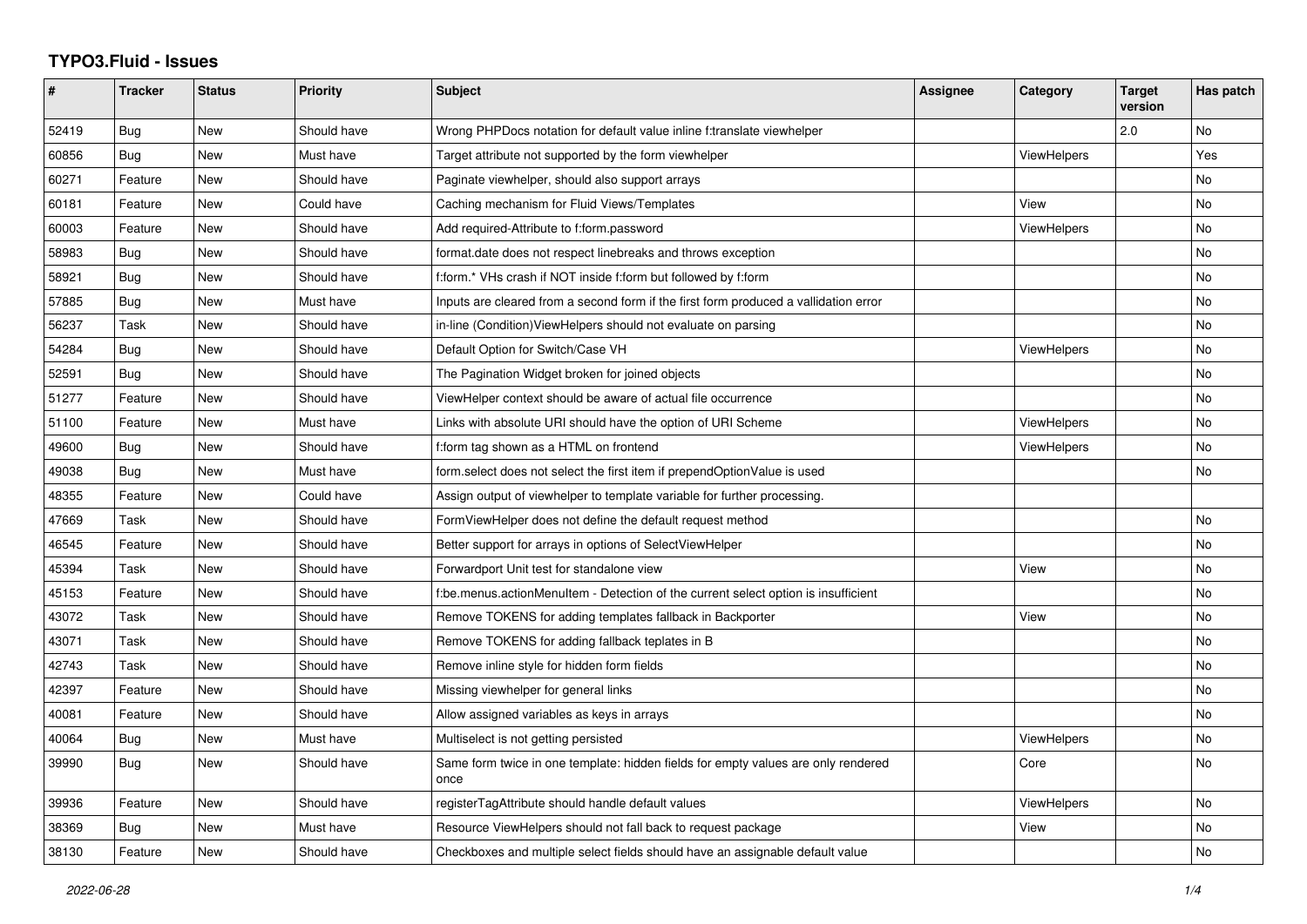| ∦     | <b>Tracker</b> | <b>Status</b> | <b>Priority</b>      | <b>Subject</b>                                                                                              | <b>Assignee</b> | Category    | <b>Target</b><br>version | Has patch |
|-------|----------------|---------------|----------------------|-------------------------------------------------------------------------------------------------------------|-----------------|-------------|--------------------------|-----------|
| 37619 | Bug            | New           | Should have          | Fatal Error when using variable in name attribute of Section ViewHelper                                     |                 | ViewHelpers |                          | No        |
| 36655 | Bug            | New           | Should have          | Pagination Links                                                                                            |                 | Widgets     |                          | No        |
| 36559 | Feature        | New           | Could have           | New widget progress bar                                                                                     |                 |             |                          | Yes       |
| 36410 | Feature        | New           | Should have          | Allow templates to send arguments back to layout                                                            |                 | ViewHelpers |                          | No        |
| 34309 | Task           | New           | Could have           | Unknown ViewHelpers cause exception - should be handled more graceful                                       |                 | ViewHelpers |                          | No        |
| 33215 | Feature        | <b>New</b>    | Should have          | RFC: Dynamic values in ObjectAccess paths                                                                   |                 |             |                          | No.       |
| 32035 | Task           | New           | Should have          | Improve fluid error messages                                                                                |                 | Core        |                          | Yes       |
| 31955 | Feature        | New           | Should have          | f:uri.widget                                                                                                |                 | Widgets     |                          | No.       |
| 30937 | Bug            | New           | Should have          | CropViewHelper stringToTruncate can't be supplied so it can't be easily extended                            |                 | ViewHelpers |                          | Yes       |
| 30555 | Feature        | New           | Could have           | Make TagBuilder more extensible                                                                             |                 | Core        |                          | No        |
| 28554 | <b>Bug</b>     | New           | Should have          | (v4) implement feature flag to disable caching                                                              |                 |             |                          | No        |
| 28553 | Bug            | New           | Should have          | improve XHProf test setup                                                                                   |                 |             |                          | No        |
| 28552 | Bug            | New           | Should have          | (v5) write ViewHelper test for compiled run; adjust functional test to do two passes<br>(uncached & cached) |                 |             |                          | No        |
| 28550 | Bug            | New           | Should have          | (v4) make widgets cacheable, i.e. not implement childnodeaccess interface                                   |                 |             |                          | No        |
| 28549 | Bug            | New           | Should have          | make widgets cacheable, i.e. not implement childnodeaccess interface                                        |                 |             |                          | No        |
| 27607 | Bug            | New           | Must have            | Make Fluid comparisons work when first element is STRING, second is NULL.                                   |                 | Core        |                          | No        |
| 26664 | Task           | New           | Won't have this time | Clean up Form ViewHelpers                                                                                   |                 | ViewHelpers |                          | No        |
| 26658 | Task           | New           | Won't have this time | Make Form ViewHelpers consistent                                                                            |                 | ViewHelpers |                          | No        |
| 13045 | Bug            | New           | Should have          | Entity decode of strings are different between if-conditions and output of variable                         |                 |             |                          |           |
| 10911 | Task           | New           | Should have          | Tx Fluid ViewHelpers Form AbstractFormViewHelper->renderHiddenIdentityField<br>should be more reliable      |                 | ViewHelpers |                          | No        |
| 10472 | Feature        | New           | Could have           | <b>Fluid Standalone distribution</b>                                                                        |                 | Core        |                          | No        |
| 9950  | Task           | New           | Should have          | Binding to nested arrays impossible for form-elements                                                       |                 | ViewHelpers |                          |           |
| 9514  | Feature        | New           | Should have          | Support explicit Array Arguments for ViewHelpers                                                            |                 |             |                          |           |
| 8648  | Bug            | New           | Should have          | format.crop ViewHelper should support all features of the crop stdWrap function                             |                 | ViewHelpers |                          | No        |
| 7608  | Feature        | <b>New</b>    | Could have           | Configurable shorthand/object accessor delimiters                                                           |                 | Core        |                          | Yes       |
| 4704  | Feature        | New           | Should have          | Improve parsing exception messages                                                                          |                 | Core        |                          |           |
| 3481  | Bug            | New           | Should have          | Use ViewHelperVariableContainer in PostParseFacet                                                           |                 | Core        |                          | No        |
| 1907  | Feature        | New           | Could have           | Default values for view helpers based on context                                                            |                 | Core        |                          |           |
| 45384 | <b>Bug</b>     | New           | Must have            | Persisted entity object in widget-configuration cannot be deserialized (after reload)                       |                 | Widgets     | 2.0.1                    | No        |
| 62346 | Feature        | New           | Could have           | f:comment should have high precende                                                                         |                 | Core        | 3.x                      | No        |
| 54195 | Task           | New           | Should have          | Rename and move FormViewHelper's errorClass value, currently 'f3-form-error'                                | Adrian Föder    | ViewHelpers |                          | No        |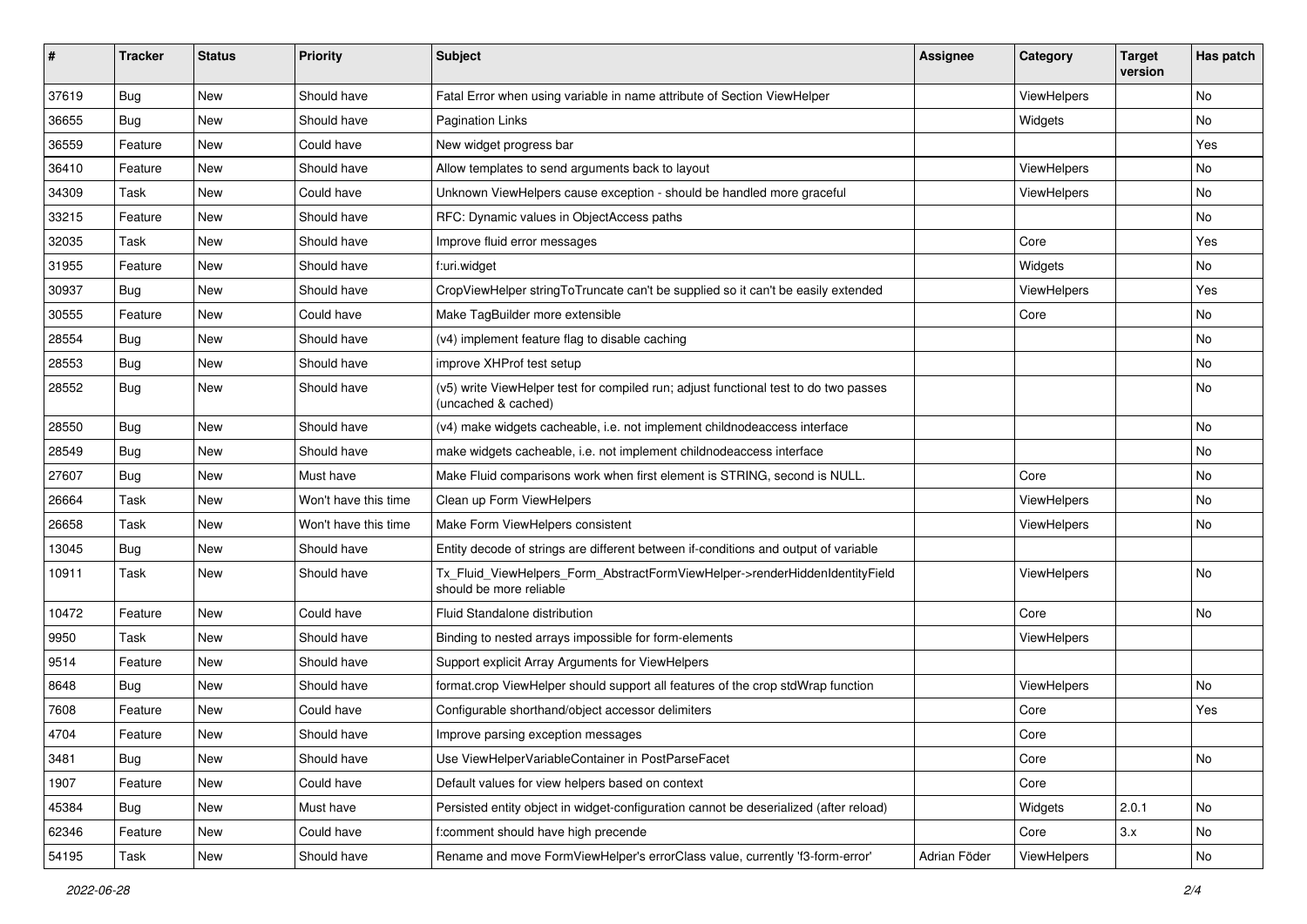| #     | <b>Tracker</b> | <b>Status</b>       | <b>Priority</b> | <b>Subject</b>                                                                                | Assignee                    | Category           | <b>Target</b><br>version | Has patch |
|-------|----------------|---------------------|-----------------|-----------------------------------------------------------------------------------------------|-----------------------------|--------------------|--------------------------|-----------|
| 3725  | Feature        | New                 | Could have      | <b>CSS Engine</b>                                                                             | Christian Müller            | ViewHelpers        |                          | No        |
| 37095 | Feature        | New                 | Should have     | It should be possible to set a different template on a Fluid TemplateView inside an<br>action | Christopher<br>Hlubek       |                    |                          | No        |
| 33551 | <b>Bug</b>     | New                 | Must have       | View helper values break out of a partial scope                                               | Sebastian<br>Kurfuerst      | Core               |                          | <b>No</b> |
| 12863 | Bug            | <b>New</b>          | Should have     | Attributes of a viewhelper can't contain a '-'                                                | Sebastian<br>Kurfuerst      | Core               |                          | No        |
| 28551 | Bug            | Accepted            | Should have     | (v4) backport VHTest                                                                          | Sebastian<br>Kurfuerst      |                    |                          | No        |
| 9005  | Feature        | Accepted            | Could have      | Fluid Template Analyzer (FTA)                                                                 | Sebastian<br>Kurfuerst      |                    |                          |           |
| 5933  | Feature        | Accepted            | Should have     | Optional section rendering                                                                    | Sebastian<br>Kurfuerst      | ViewHelpers        |                          | No        |
| 46091 | Task           | Needs<br>Feedback   | Should have     | Show source file name and position on exceptions during parsing                               |                             |                    |                          | No        |
| 45345 | Feature        | Needs<br>Feedback   | Should have     | Easy to use comments for fluid that won't show in output                                      |                             |                    |                          |           |
| 8989  | Feature        | Needs<br>Feedback   | Could have      | Search path for fluid template files                                                          |                             | View               |                          | <b>No</b> |
| 3291  | Feature        | Needs<br>Feedback   | Should have     | Cacheable viewhelpers                                                                         |                             |                    |                          | <b>No</b> |
| 46289 | Bug            | Needs<br>Feedback   | Should have     | Enable Escaping Interceptor in XML request format                                             |                             | View               | 2.0.1                    | <b>No</b> |
| 58862 | Bug            | Needs<br>Feedback   | Should have     | FormViewHelper doesn't accept NULL as value for \$arguments                                   | Bastian<br>Waidelich        | <b>ViewHelpers</b> |                          | Yes       |
| 33628 | Bug            | Needs<br>Feedback   | Must have       | Multicheckboxes (multiselect) for Collections don't work                                      | Christian Müller            | ViewHelpers        |                          | No        |
| 8491  | Task           | Needs<br>Feedback   | Should have     | link.action and uri.action differ in absolute argument                                        | Karsten<br>Dambekalns       | <b>ViewHelpers</b> |                          | No        |
| 36662 | Bug            | Needs<br>Feedback   | Should have     | Checked state isn't always correct when property is collection                                | Kevin Ulrich<br>Moschallski | <b>ViewHelpers</b> | 1.1.1                    | No        |
| 33394 | Feature        | Needs<br>Feedback   | Should have     | Logical expression parser for BooleanNode                                                     | <b>Tobias Liebig</b>        | Core               |                          | No        |
| 65424 | Bug            | <b>Under Review</b> | Should have     | SelectViewHelper must respect option(Value Label)Field for arrays                             |                             | ViewHelpers        |                          | No        |
| 52536 | <b>Bug</b>     | <b>Under Review</b> | Should have     | Errorclass not set if no property-attribute set                                               |                             |                    |                          |           |
| 50888 | <b>Bug</b>     | <b>Under Review</b> | Should have     | WSOD by changing name of section and if Fluid caches are generated                            |                             |                    |                          | No        |
| 49756 | Feature        | <b>Under Review</b> | Should have     | Select values by array key in checkbox viewhelper                                             |                             |                    |                          | No        |
| 47006 | Bug            | <b>Under Review</b> | Should have     | widget identifier are not unique                                                              |                             |                    |                          | No        |